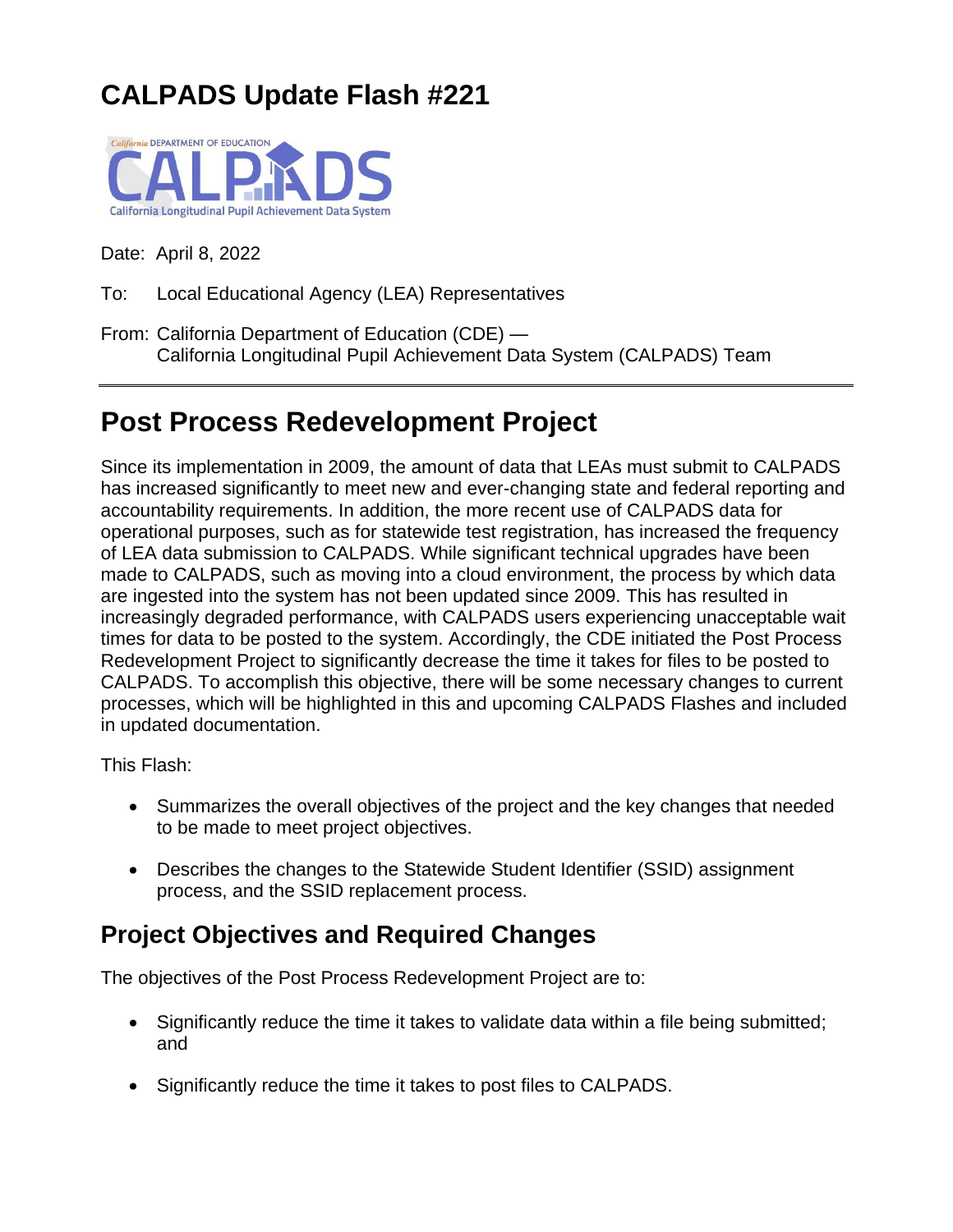April 8, 2022 Page 2 of 6

In order to accomplish these objectives, the following system changes were necessary:

- Replace the single-lane file posting queue with a multi-lane file posting queue.
- Reduce the number of validations that occur upon file input by focusing on validating only data within the incoming file rather than comparing the data in the incoming file against data in the CALPADS Operational Data Store (ODS).
- Post a file only if it passes all input validations.
- Eliminate partial-post, and auto-post files only if it passes all input validations.
- Move validations that were previously conducted on input, but which require comparing data in the incoming file against data in the CALPADS ODS, to display after the file has posted in new data discrepancy reports, which will also include validations that will eventually become Certification Validation errors.
- Redesign the Statewide Student Identifier (SSID) assignment process to exclude the comparison of demographic data in the incoming file to demographic data in the ODS.
- Run anomaly detection throughout the day to provide immediate feedback regarding Multiple Identifiers (MID) anomalies.

## **Highlighted Changes: SSID Assignment and SSID Replacement Processes**

Currently, the acquisition of SSIDs is integrated in the submission of the Student Enrollment (SENR) file. Under the current process, LEAs upload an SENR that must include a local student identifier (ID) assigned by the LEA, and the SSID, if it is known. When SSIDs are unknown (for example, for new or transferring students), the SSID field is left blank. Based on the demographic data provided in the SENR, CALPADS conducts a search in the CALPADS ODS for students with blank SSID fields, and provides a list of potential candidates that match the demographics provided in the file. LEAs make SSID selections (existing or new) for students from the list, and then post the SENR records with the selected SSIDs for the selected students.

As described in the previous section, in order to increase performance of the file upload process, the search for potential matches against the CALPADS ODS has been eliminated as part of the new post process. Instead, CALPADS will now assign a new SSID to students with a blank SSID field (except when the local student ID matches a local student ID for the same LEA in the CALPADS ODS). Understanding that elimination of this functionality may result in an increase of MID anomalies, changes to local business processes that can mitigate the creation of MIDs are described below. In addition, the CDE will be implementing additional functionality following the initial release of the redeveloped post process, to enable LEAs to more easily search for SSIDs prior to submitting files to CALPADS.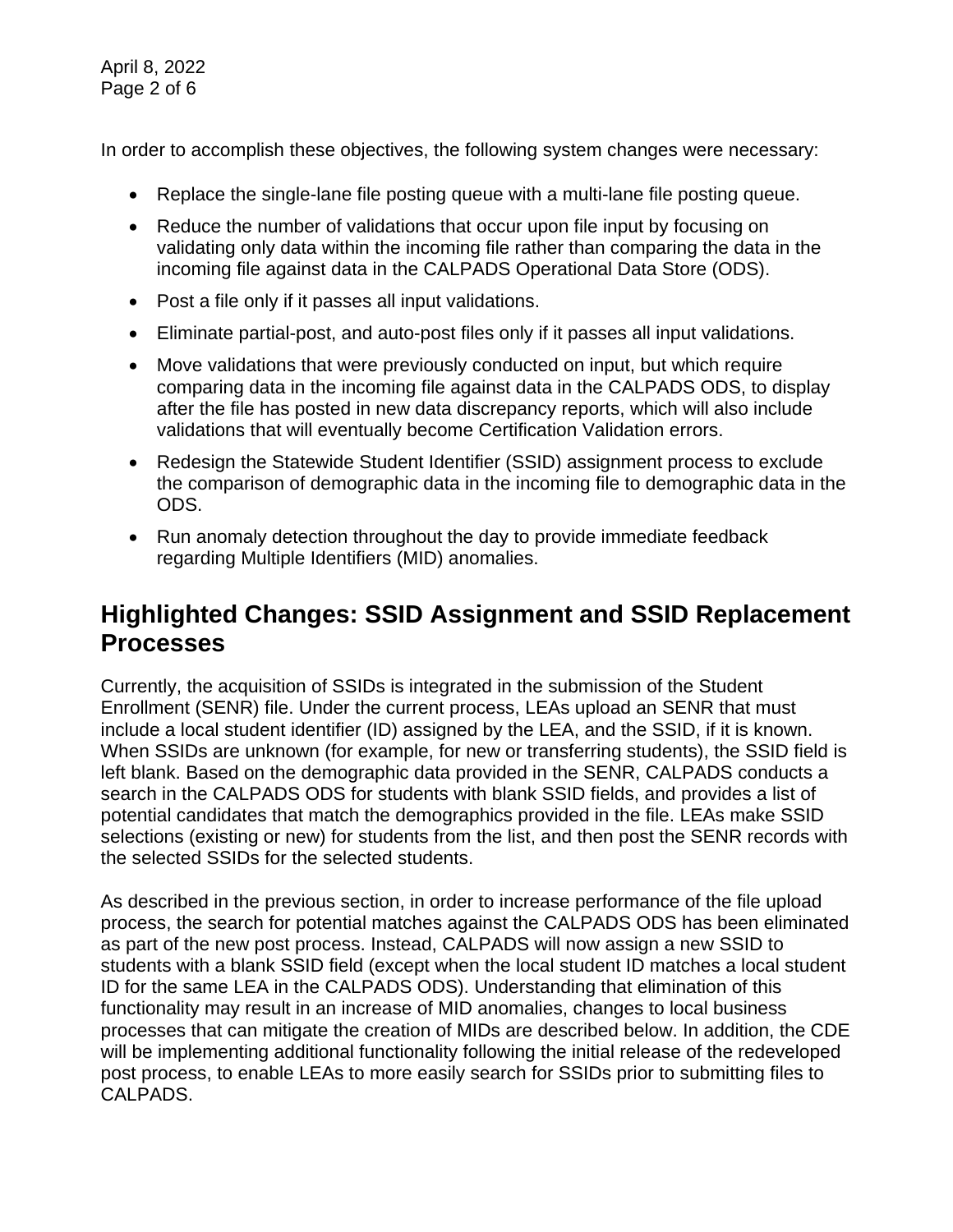### **New SSID Assignment Process**

CALPADS will perform the same process regardless of file size for the new autoassignment of SSIDs. That said, here are two workflow options LEAs may take depending on the volume of blank SSIDs. While Option 1 is preferable, it may not be feasible for LEAs that experience large numbers of new and transfer students on an ongoing basis. LEAs may also pursue both options, depending on the volume of transfers they experience in any given time period.

#### **Option 1: Low Volume Transfers/New SSIDs – Student Demographic Search**

- 1. Upon enrolling in an LEA, perform a student search in CALPADS Online Maintenance based on demographic criteria.
- 2. If an existing SSID is found, manually update the SSID in the Student Information System (SIS).
- 3. Generate the SENR extract from the SIS and upload to CALPADS.
- 4. If an existing SSID is NOT found, proceed with creating a new SSID by selecting "Create New SSID" from the Online Maintenance screen and CALPADS will assign a new SSID.
- 5. Download the SSID Extract to populate the SIS with the new SSIDs, as described below.

#### **Option 2: High Volume Transfers/New SSIDs – SENR Batch File and MID Resolution**

- 1. Generate the SENR extract from the SIS and upload to CALPADS, which includes blank SSID fields for new and transferring students.
- 2. For records where the SSID is blank, CALPADS then:
	- a. Assigns **an existing SSID** where there ARE ODS records with a matching Local Student ID at the same LEA;
	- b. Assigns **a new SSID** where there are no ODS records with a matching Local Student ID at the same LEA; then
	- c. Automatically posts the file.
- 3. Once the SENR is posted, in order to avoid MIDs from being submitted to the Test Operations Management System (TOMS) in the nightly feed of CALPADS enrollments to the test vendor:
	- a. **Resolve MIDs on the same day that the SENR records are posted** through MID Resolution, which is now updated every time new records are posted to the database. (NOTE: MIDs are now only matched on **exact** first and last name and date of birth, but will be enhanced in the near future to include probabilistic matching. The MID Resolution screen has been enhanced to display Parent/Guardian information to help identify the correct student.)
	- b. If MIDs are not resolved on the same day, CALPADS Administrators should share MID reports with Testing Coordinators to ensure that students with possible MIDs are not tested until the MIDs are resolved.
- 4. Only once MIDs are resolved, download the SSID Extract to populate the SIS with new or replacement SSIDs that result from resolving MIDs, as described below.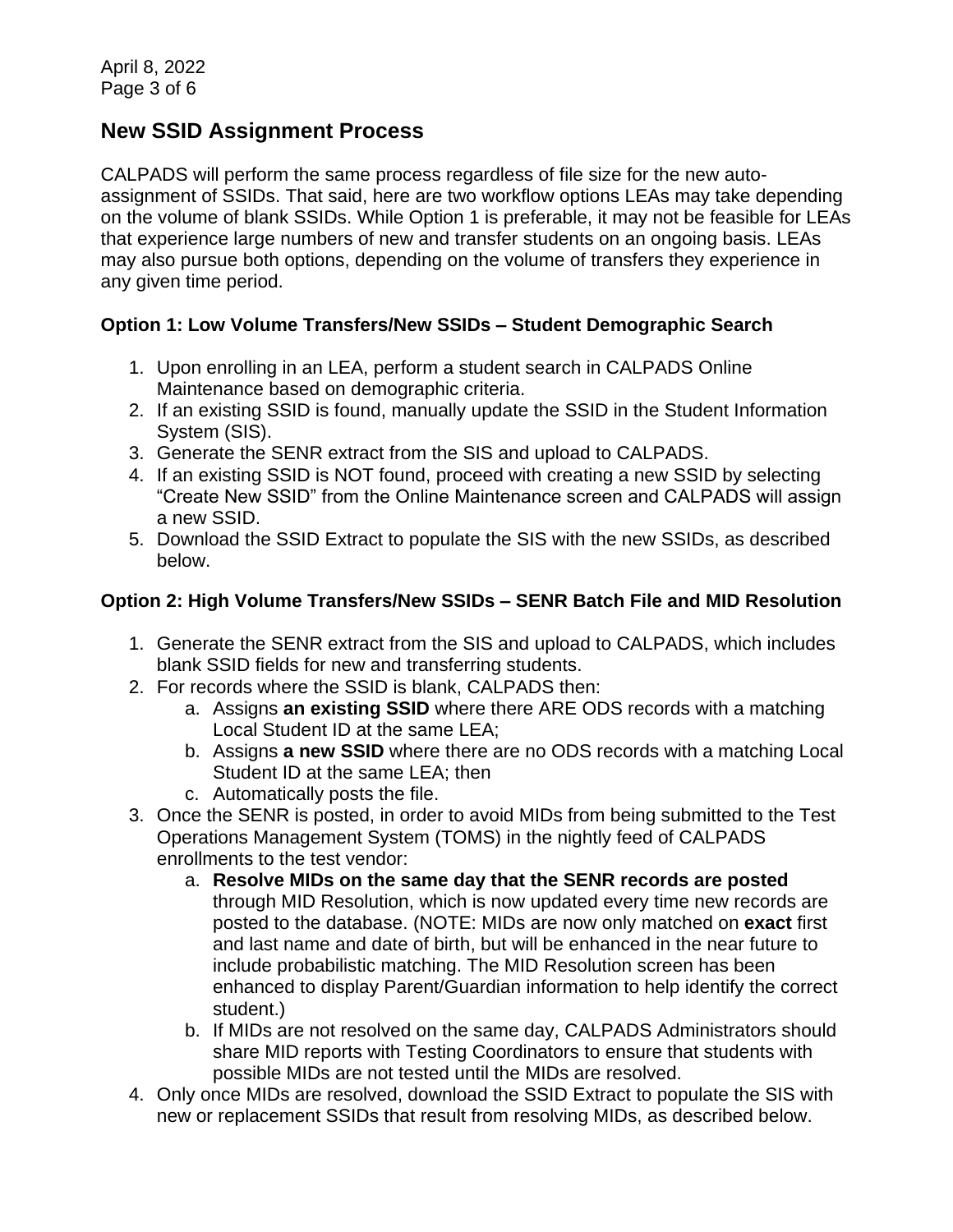## **New SSID Replacement Process**

In the current system, when an SENR file is submitted with an existing SSID that has been retired, LEAs receive a warning that the SSID has been retired and that CALPADS will replace the retired SSID with the retained SSID. In the new system, CALPADS will continue to replace retired SSIDs with retained SSIDs, however, LEAs will not receive a notification. Therefore, LEAs will need to download the Replacement ID Extract to view the retired SSIDs that were replaced.

## **Loading New and Replacement SSIDs into the SIS**

The SSID Extract is now downloaded by a date range that is based on the Enrollment Start Date and **not** based on job ID. Therefore, the SSID Extract may include SSIDs that already exist in the SIS, which may cause errors when trying to import the SSID Extract file into the SIS. To avoid this problem, LEAs may want to import the SSID Extract into the SIS using the Local Student ID as the key, which will then update blank SSIDs in the SIS. However, since each SIS works a little differently, it will be important to work with your SIS vendor for specific instructions on how to resolve any errors.

Importing the SSID Extract file into the SIS using the Local Student ID as the key, *may* also update SSIDs in the SIS that have been retired or replaced due to a MID merge, or cause an error. Therefore, it is also important to work with your SIS vendor to understand how to resolve any errors, or identify which SSIDs have been replaced.

### **Summary of Suggestions for Changes to Local Business Processes**

- Since the SSID Candidate List will no longer be generated upon uploading the SENR to CALPADS, LEAs should perform a manual search of students in CALPADS to determine whether or not a student already has an SSID, then manually update the SIS with any existing SSIDs prior to generating the SENR extract from the SIS.
- Since the new SSID assignment process may result in more MIDs, MIDs should be resolved on the same day the SENR is posted in order to avoid MIDs from being sent to TOMs in the nightly feed, and prior to downloading the SSID Extract to import into the SIS. To accommodate the need to resolve MIDs on the same day the SENR is posted, MID processing will occur on an ongoing basis throughout the day, and not just overnight.
- LEAs should be aware that the MID matching process will now only produce matches when there is an exact match on First Name, Last Name, and Birth Date; probabilistic matching will be implemented in a future release.
- Since users will no longer receive a warning when a retired SSID submitted in the SENR has been replaced with the replacement SSID, users should regularly download the SSID Replacement extract to determine which SSIDs have been retired within the SIS.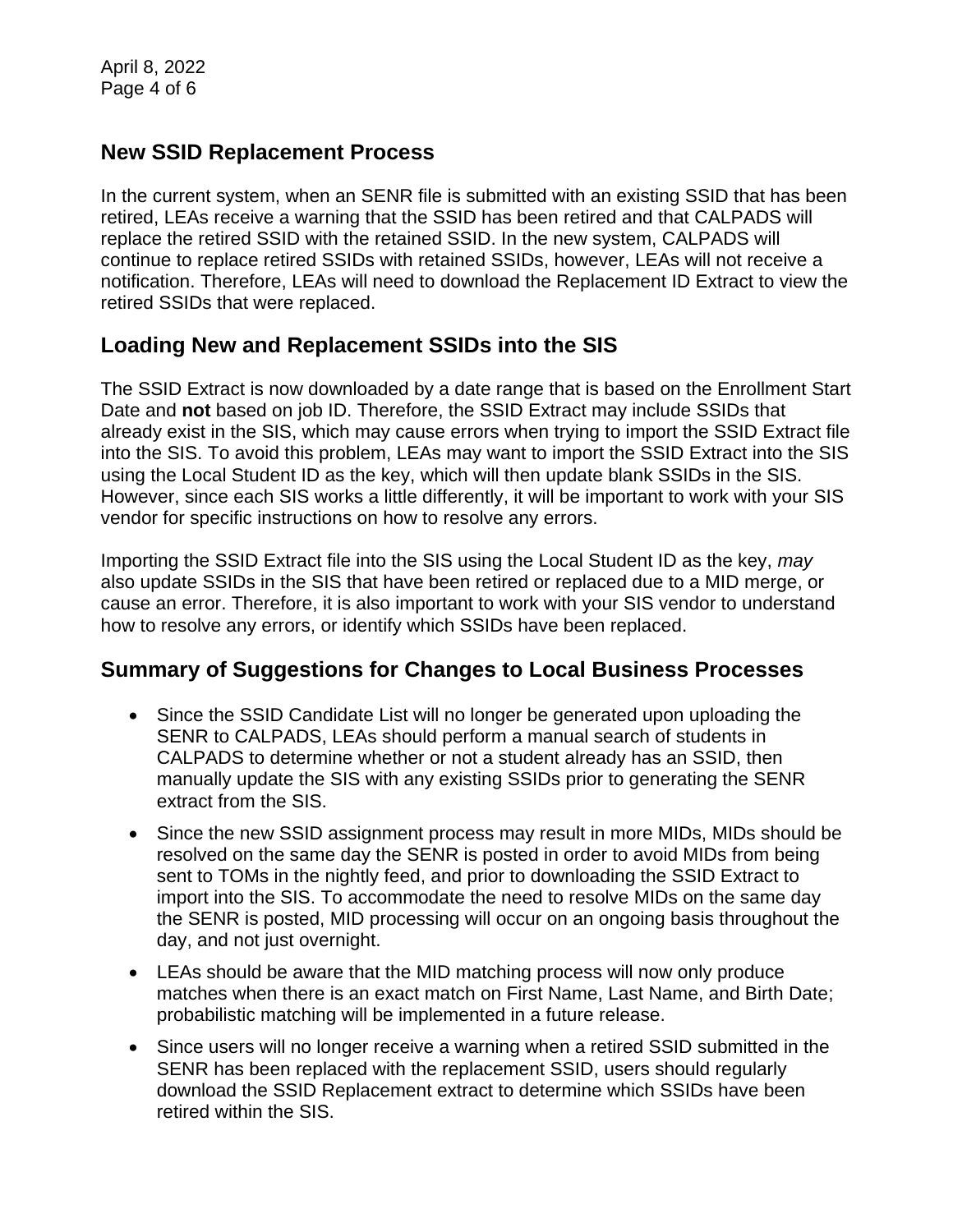April 8, 2022 Page 5 of 6

> • Since the SSID Extract can only be generated using a date range based on Enrollment Start Date, and is no longer available by Job ID, there is a potential for the extract to include SSIDs that are already in the SIS, making it important to work with your SIS vendor who may have to modify import criteria to accommodate existing SSIDs in the import file.

### **Mitigating the Creation of MIDs**

The CDE recognizes that the revised SSID assignment process will likely increase the number of multiple identifiers assigned to a student due to the fact that the SSID demographic matching process has been eliminated. While we recognize that this negatively impacts downstream processes, such as test registration, the CDE feels that improving the efficiency of the post process in this initial release outweighs the risks of an increase in MID anomalies, particularly because the majority of MIDs are generated in the Fall as compared to the Spring.

In the short-term, LEAs can take the specific actions outlined in SSID Assignment Process options 1 and 2 to mitigate the creation of MIDs. The CDE also plans to release additional functionality this May to help LEAs reduce the creation of MIDs, followed by more permanent solutions in the short and mid-terms, as described below.

#### **Immediately Mitigating the Risk of MID Creation**

The increase of MIDs that will initially occur could impact Initial and Summative ELPAC testing as well as Smarter Balanced Assessments; therefore, it is important to mitigate MID creation to the extent possible. Following the implementation of the redeveloped post process, the CDE recommends following the steps outlined in Option 1 and Option 2 described above. The key actions that LEAs can take to mitigate the creation of MIDs that are included in these options include:

- 1. Modifying local business processes to include a manual student search in CALPADS Online Maintenance to search for possible SSID matches for the student and manually enter those SSIDs into the SIS prior to generating and submitting the SENR to CALPADS. **Do not send a SENR file with a blank SSID field for students transferring from public schools within California, if it can be avoided.** While we recognize this process is manual and not ideal, especially for larger LEAs, it is an option immediately available to avoid MID creation.
- 2. Reviewing and resolving the MID anomalies on the same day that the SENR was posted if blank SSID fields are included in the SENR file. Doing so will minimize the number of MIDs being sent to TOMS in the nightly feed, and ensure the correct/permanent SSIDs are imported into the SIS.
- 3. Sharing MID Anomaly reports with assessment coordinators, if MIDs are not resolved on the same day that the enrollment file is posted, so they do not test the students until the MIDs have been resolved.